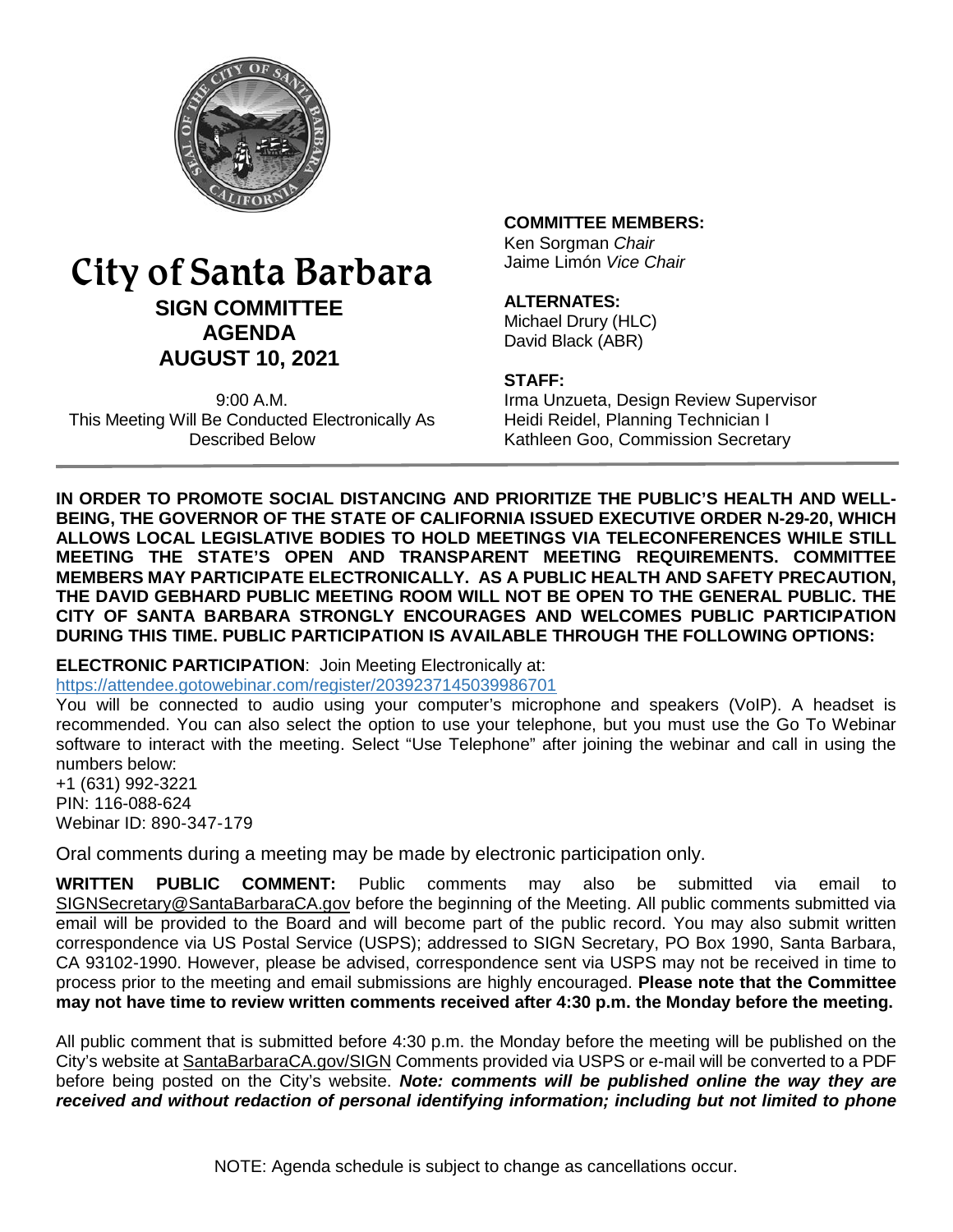#### *number, home address, and email address. Only submit information that you wish to make available publicly.*

**PUBLIC COMMENT:** Public comment on matters not listed on the agenda will occur at the beginning of the meeting. Members of the public wishing to speak must "raise their hand" in the GoToWebinar platform by selecting the virtual hand icon, which is generally located on most devices in the upper right hand corner of the screen. When persons are called on to speak, their microphone will be activated and they will be notified to begin speaking. Each speaker will be given a total of 2 minutes to address the Committee. Pooling of time is not allowed during general public comment. The time allotted for general public comment at the beginning of the meeting is 30 minutes. The Committee, upon majority vote, may decline to hear a speaker on the grounds that the subject matter is beyond the Committee's subject matter jurisdiction.

**PUBLIC COMMENT ON AGENDIZED ITEMS:** Members of the public wishing to speak on a matter on the agenda must "raise their hand" in the GoToWebinar platform by selecting the virtual hand icon during the presentation of that item. The "raise hand" icon is generally located on most devices in the upper right hand corner of the screen. When persons are called on to speak, their microphone will be activated and they will be notified to begin speaking. Each speaker will be given a total of 2 minutes to address the Committee. Pooling of time is not permitted during meetings conducted electronically.

If you want to be listed as an interested party on an item you have the following options available to submit a request: 1. Submit an e-mail request to [SIGNSecretary@SantaBarbaraCA.gov,](mailto:SIGNSecretary@SantaBarbaraCA.gov) 2. Call the SIGN Secretary at (805) 564-5470, ext. 4572, or 3. Submit a written request via US Postal Service (USPS); addressed to SIGN Secretary, PO Box 1990, Santa Barbara, CA 93102-1990. **You will need to provide your Name, Email Address, Mailing Address, and the project number (PLN) you want to be added to.**

**AGENDAS, MINUTES, REPORTS, & PUBLIC RECORD WRITINGS:** Documents relating to agenda items are available for review online at [SantaBarbaraCA.gov/SIGN.](http://www.santabarbaraca.gov/SIGN) If you have any questions about the posted documents, contact Heidi Reidel, Planning Technician I, at (805) 564-5561 or email [HReidel@SantaBarbaraCA.gov.](mailto:HReidel@SantaBarbaraCA.gov) You may contact City Planning staff at (805) 564-5470 for general questions about the status of a case.

**PUBLIC HEARING PROCEDURE:** The following review steps explain the sequence that all projects must undergo during a public hearing: 1. Introduction by the Chair; 2. Staff Comments (optional); 3. Applicant Presentation; 4. Public Comment (if any); 5. Questions from the Committee/Commission; 6. Comments from the Committee/Commission; 7. Board/Commission Discussion; and 8. Board/Commission Action.

**AMERICANS WITH DISABILITIES ACT:** If you services or staff assistance to attend or participate in this meeting, contact the SIGN Secretary at (805) 564-5470, ext. 4572. If possible, notification at least 48 hours prior to the meeting will usually enable the City to make reasonable arrangements. Specialized services, such as sign language interpretation or documents in Braille, may require additional lead time to arrange.

**APPEALS:** Decisions of the Sign Committee may be referred or appealed to the Architectural Board of Review (ABR) or the Historic Landmarks Commission (HLC). Subsequent decisions of the ABR or HLC may be appealed to City Council. For further information and guidelines on how to appeal a decision to ABR or HLC, please contact Planning staff at (805) 564-5578 as soon as possible. **Appeals and associated fee must be submitted in writing,** *via email t[o PlanningCounter@SantaBarbaraCA.gov](mailto:PlanningCounter@SantaBarbaraCA.gov) and by first class mail postage prepaid* **within 10 calendar days of the meeting that the Sign Committee took action or rendered a decision. Appeals and**  associated fee post marked after the 10<sup>th</sup> calendar day will not be accepted.

**NOTE TO INTERESTED PARTIES:** Only those persons who participate through public comment either orally or in writing on an item on this Agenda have standing to appeal the decision. Grounds for appeal are limited to those issues raised either orally or in written correspondence delivered to the review body at, or prior to, the public hearing.

**STATE POLITICAL REFORM ACT SOLE PROPRIETOR ADVISORY:** State law, in certain circumstances, allows an architect, engineer, or a person in a related profession who is a "sole practitioner" to make informational presentation of drawings or submissions of an architectural, engineering, or similar nature to the same Board on which he or she is seated, if the practitioner does not advocate for the project.